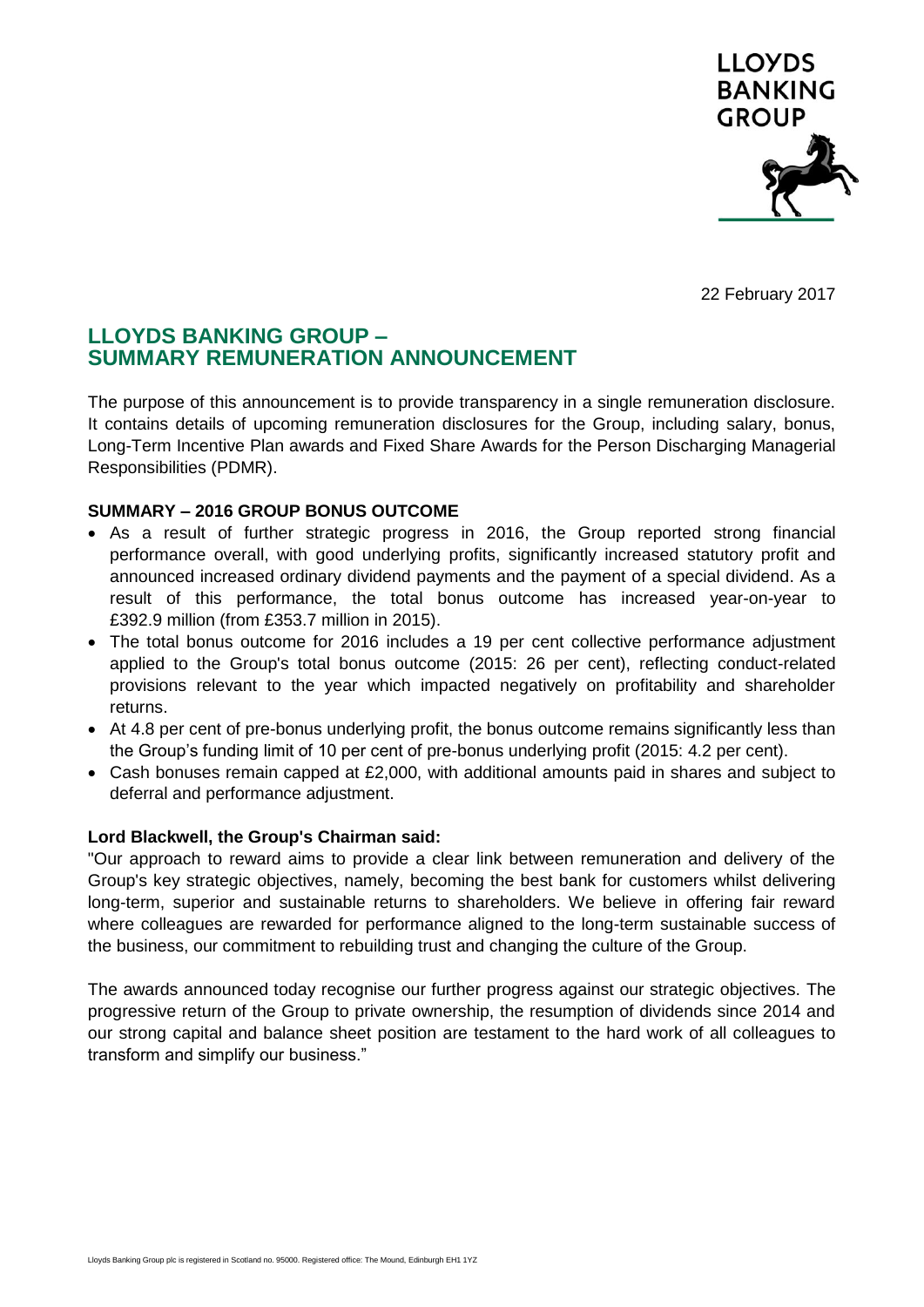#### **2016 REMUNERATION OUTCOMES**

The remuneration outcomes set out below reflect the Group's preference for a high proportion of awards to be delivered in shares, deferred where appropriate and with the potential for performance adjustment, and where applicable clawback, to be applied, aligning the interests of senior executives with those of shareholders and customers.

Where awards have not yet been made, estimates have been provided. A statement will be provided to the market following the actual awards in the normal way.

Further information is available in the 2016 Annual Report and Accounts.

## **2016 GROUP ANNUAL BONUS**

The Group's total bonus outcome has been determined by reference to risk-adjusted performance and the views of key stakeholders.

The Group has delivered strong financial performance in 2016 following further strategic progress. Underlying Profit was £7.9 billion and statutory profit has more than doubled to £4.2 billion. The Group's balance sheet remains strong and capital generation of approximately 190bps has enabled the Group to fully cover the expected capital impact of the MBNA acquisition, increase the ordinary dividend and pay a special dividend.

In reaching the decision on the 2016 bonus outcome, the Remuneration Committee considered the conduct-related provisions, including an additional provision for PPI in 2016. This led to a downward adjustment of 19 per cent.

The total bonus outcome for the 2016 performance period is £392.9 million.

Annual bonus awards are deferred into ordinary shares of the Group ('Shares') under the Lloyds Banking Group Deferred Bonus Plan ('Deferred Bonus Award') and are subject to performance adjustment throughout the deferral period and, where applicable, clawback.

For Executive Directors, awards are determined in the same way as employees across the Group by reference to Group, business area and individual performance. Information regarding the performance of the Executive Directors in 2016 will be available in the Annual Report and Accounts.

Deferred Bonus Awards made to Executive Directors and members of the Group Executive Committee are subject to clawback for at least seven years from the date of grant. This period may be extended to ten years where there is an ongoing internal or regulatory investigation.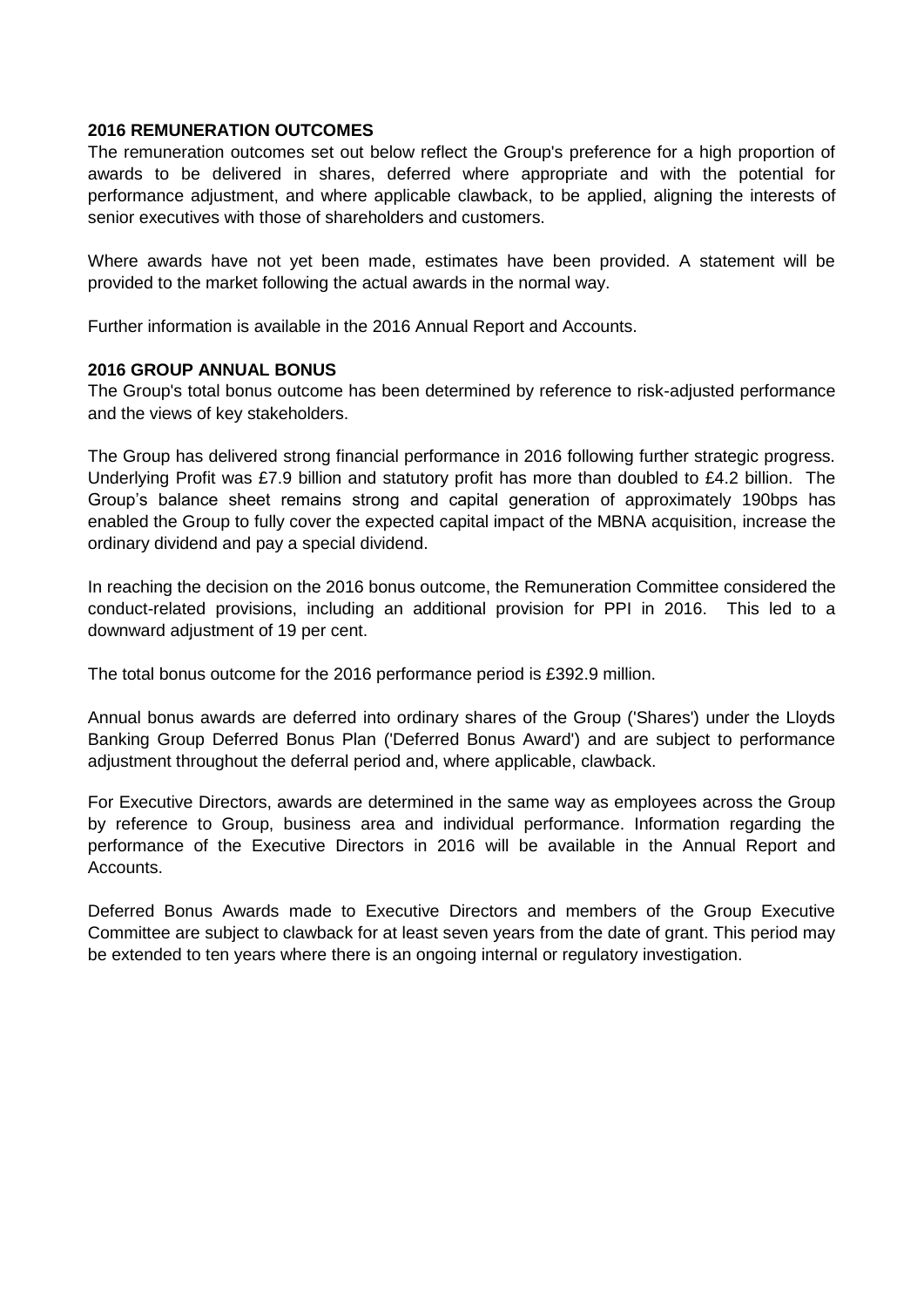#### **2016 Annual Bonus Awards**

In line with requirements of the PRA Rulebook and FCA Remuneration Code (SYSC 19D), a maximum of 40 per cent of any variable remuneration awarded to Executive Directors and other members of the Group Executive Committee can be paid in 2017. The remaining 60 per cent must be deferred.

For the 2016 Annual Bonus, £2,000 is paid in cash in March 2017, with the balance of the upfront 40 per cent delivered in Shares in June and September 2017. The remaining 60 per cent is deferred into Shares with 40 per cent vesting in 2018 and 20 per cent in 2019.

| <b>Name</b>          | <b>Number of</b><br><b>Shares</b><br>awarded $^{(1)(2)}$ |
|----------------------|----------------------------------------------------------|
| António Horta-Osório | 956,416                                                  |
| George Culmer        | 449,581                                                  |
| Juan Colombás        | 452,212                                                  |
| <b>Andrew Bester</b> | 370,286                                                  |
| <b>Karin Cook</b>    | 300,497                                                  |
| <b>Simon Davies</b>  | 291,676                                                  |
| Antonio Lorenzo      | 428,277                                                  |
| Vim Maru             | 354,731                                                  |
| Zak Mian             | 239,786                                                  |
| David Oldfield       | 467,659                                                  |
| Matt Young           | 168,706                                                  |

<sup>1</sup> Based on an assumed share price of 67.47 pence. The actual number of shares awarded will be determined by the average of the closing share price of the five trading days prior to the date of award.

<sup>2</sup> The number of shares shown is the net amount, after deductions for estimated income tax and NIC.

#### **Deferred Bonus Awards for 2013, 2014 and 2015 Performance**

Deferred Bonus Awards are due to be released in 2017 which relate to performance in 2013, 2014 and 2015. In accordance with the Group's deferral policy, a proportion of the Shares are released over three years, being received in tranches in March and September.

The Group expects that, after the settlement of estimated income tax and national insurance contributions, the PDMRs listed in the table below will receive in 2017 the number of Shares (for no payment) as set out by their name, split between releases in March and September.

| <b>Name</b>          | 2013      | 2014    | 2015   |  |
|----------------------|-----------|---------|--------|--|
| António Horta-Osório | 1,085,156 |         |        |  |
| George Culmer        |           | 328,887 |        |  |
| Juan Colombás        |           | 310,249 |        |  |
| <b>Andrew Bester</b> | 106,612   | 66,307  | 50,505 |  |
| <b>Karin Cook</b>    | 34,718    | 29,837  | 35,654 |  |
| Antonio Lorenzo      | 94,068    | 57,329  | 87,242 |  |
| Vim Maru             | 47,854    | 57,024  | 52,977 |  |
| Zak Mian             | 19,397    | 14,419  | 11,376 |  |
| David Oldfield       | 39,712    | 36,727  | 46,238 |  |
| Matt Young           | 86,938    | 47,843  | 65,094 |  |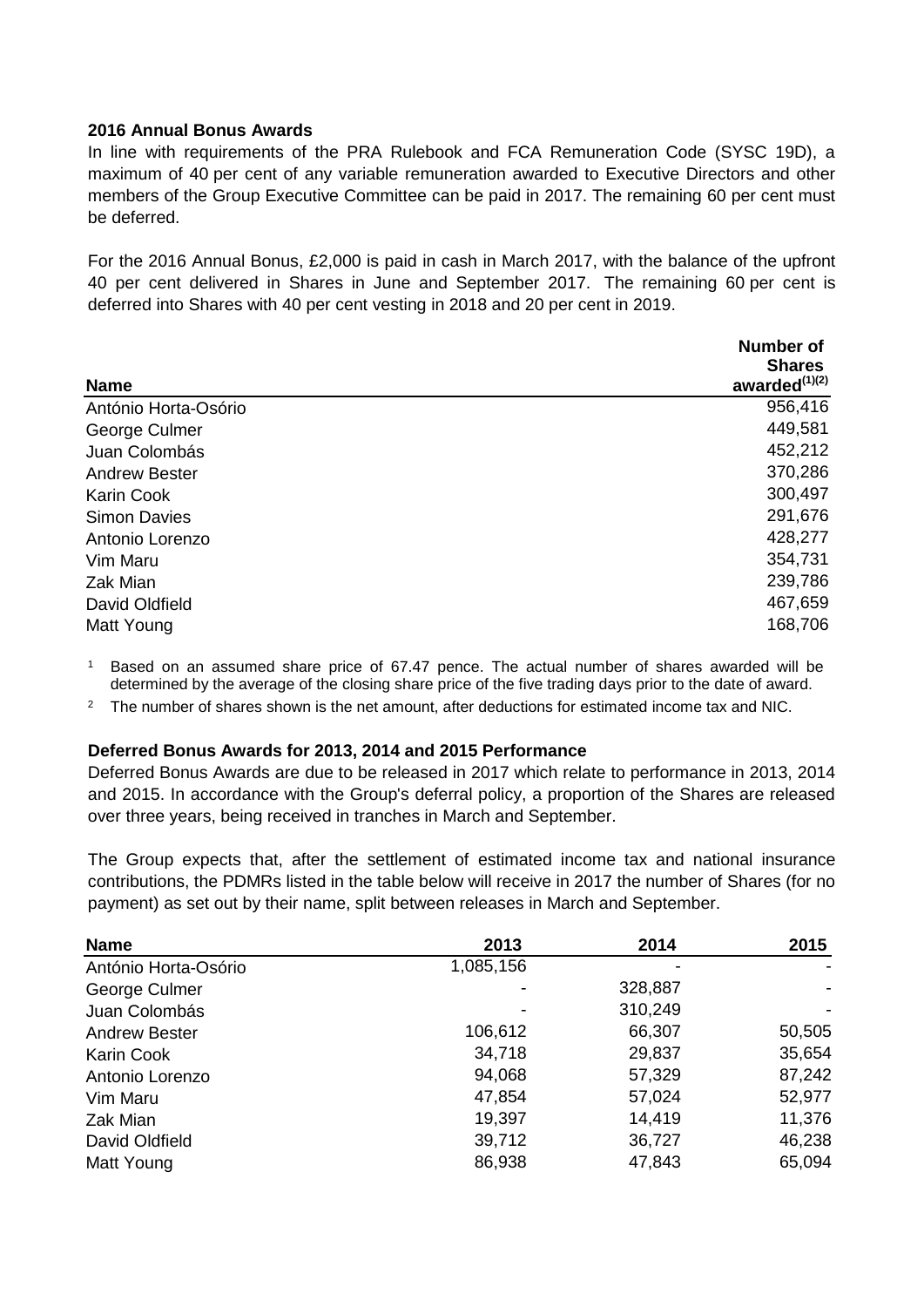#### **2017 Executive Director Base Salaries**

The Group has applied a 2 per cent overall salary budget increase for the general population differentiated by performance and market position. Salary increases of 2 per cent are proposed for the Chief Financial Officer and the Chief Risk Officer.

As announced last year, for the first time since 2011 a salary increase was applied in 2016 for the Group Chief Executive to begin to adjust his base salary to the previously disclosed Reference Salary of £1.22 million which was set relative to the market when he joined in 2011. After discussing the proposed increase with shareholders, the Remuneration Committee decided to stage the adjustment over two years, with an initial increase to £1.125 million effective from January 2016 and the second stage increase to £1.22 million due to be implemented with effect from January 2017. The form of the increase will follow that for 2016, with 2 per cent delivered in cash (in line with other colleagues) and the remainder in shares.

Salaries will therefore be as follows, with the effective dates shown below:

| António Horta-Osório | £1,220,000 | (1 January 2017) |
|----------------------|------------|------------------|
| George Culmer        | £764.070   | (1 April 2017)   |
| Juan Colombás        | £753.458   | (1 January 2017) |

## **Fixed Share Awards in 2017**

After the settlement of income tax liabilities and national insurance contributions, Shares are due to be acquired on behalf of the PDMRs as listed in the table below in respect of each quarter.

The Shares will be held on behalf of the PDMRs and will be released over five years, with 20 per cent being released each year on the anniversary of the award.

|                      | Quarterly<br>share     |
|----------------------|------------------------|
| <b>Name</b>          | awarded <sup>(1)</sup> |
| António Horta-Osório | 176,745                |
| George Culmer        | 98,977                 |
| Juan Colombás        | 97,602                 |
| <b>Andrew Bester</b> | 96,227                 |
| <b>Karin Cook</b>    | 79,731                 |
| <b>Simon Davies</b>  | 96,227                 |
| Antonio Lorenzo      | 98,152                 |
| Vim Maru             | 79,731                 |
| Zak Mian             | 79,731                 |
| David Oldfield       | 89,354                 |
| Matt Young           | 68,734                 |

<sup>1</sup> Based on a share price of 67.47 pence. The actual number of shares awarded will be determined by the share price on the date of award.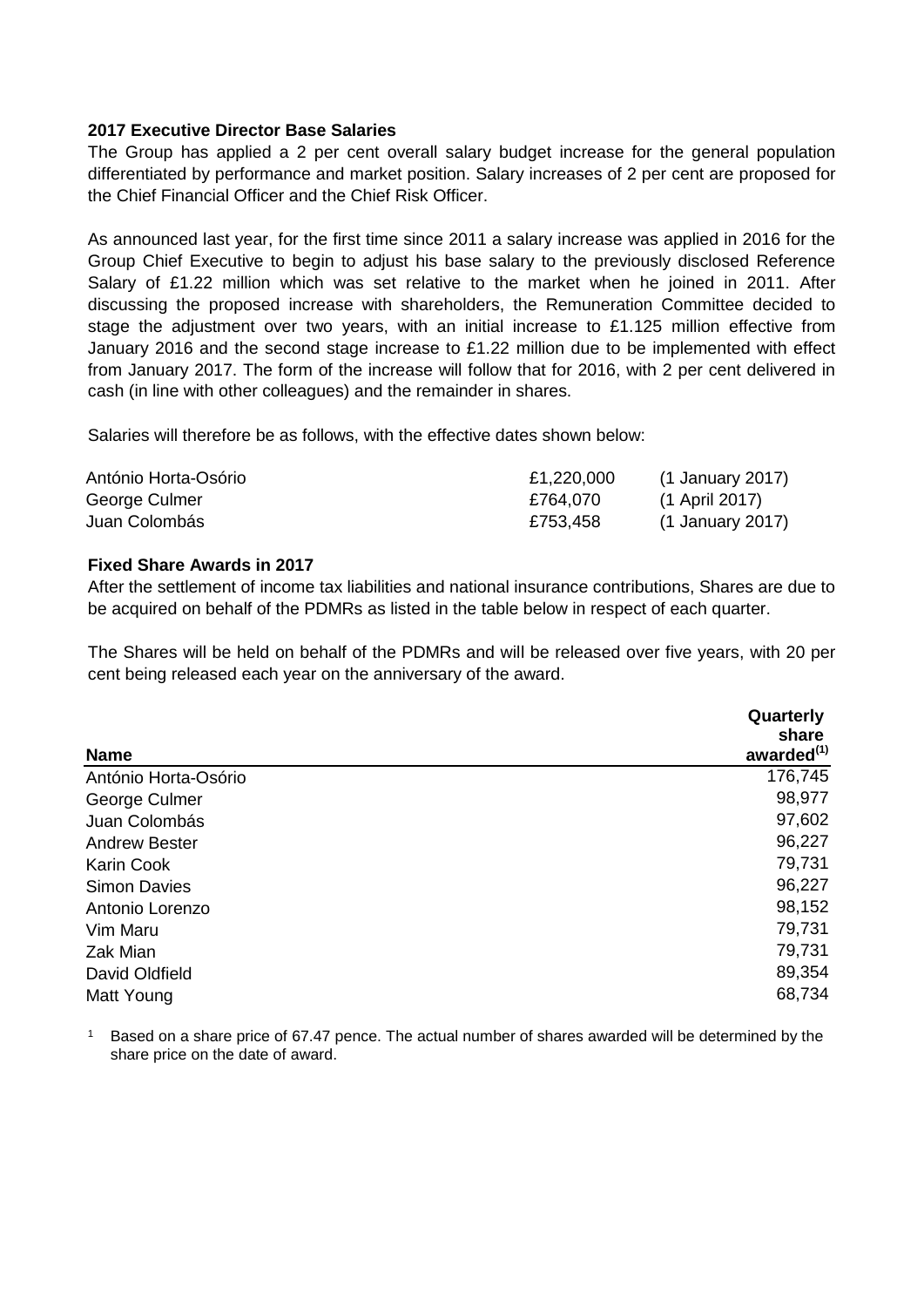## **Release of Long-Term Incentive Awards made in March 2014**

The Group has delivered a good financial performance over the performance period of the 2014 Long-Term Incentive Plan (LTIP) awards, continuing to transform the business for the benefit of our shareholders. The scale of the challenge was set out in stretching targets of the 2014 LTIP as approved by the Remuneration Committee and our shareholders.

At the end of the performance period, it has been assessed that these awards will vest at 55 per cent of maximum, as detailed in the table below:

|                                                             | <b>Threshold</b> | <b>Maximum</b>             | <b>Actual</b><br>performance | Weighted<br>payout |
|-------------------------------------------------------------|------------------|----------------------------|------------------------------|--------------------|
| Economic profit<br>(30% of award)                           | £2,154m          | £3,231m                    | £3,377m                      | 30%                |
| Absolute total shareholder<br>return (30% of award)         |                  | 8% per annum 16% per annum | (5%)                         | $0\%$              |
| <b>Cost:income Ratio</b><br>$(10\% \text{ of award})^1$     | 48.9%            | 46.5%                      | 50.5%                        | $0\%$              |
| <b>Customer satisfaction</b><br>$(10\% \text{ of award})^2$ | 0.54             | 0.50                       | 0.46                         | 10%                |
| Net promotor score<br>$(10\% \text{ of award})$             | $3rd$ place      | $1st$ place                | 1 <sup>st</sup> place        | 10%                |
| SME lending<br>(5% of award)                                | 14%              | 18%                        | 13.4%                        | $0\%$              |
| Share of first-time buyer market<br>(5% of award)           | 20%              | 25%                        | 25.5%                        | 5%                 |

<sup>1</sup> Adjusted total costs.

<sup>2</sup> FCA reportable complaints per 1,000 for the period up to and including H1 2016 and formally closed FCA complaints per 1,000 accounts for the period from H2 2016. Both exclude PPI complaints, any complaints received via Claims Management Companies (CMC) and any complaints relating to TSB activity. With the introduction of the FCA guidance contained in PS15/19 applicable from 1 July 2016, the complaint classification and reporting for the original metric ceased on 30 June 2016. Accordingly, the Remuneration Committee has rebased the original 2014 metrics in line with the new FCA reporting regime. The Remuneration Committee considers the rebased targets equally stretching.

The Group expects that, after the settlement of income tax and national insurance contributions, the PDMRs listed in the table below will receive in March the number of Shares (including dividend equivalents) as set out by their name, following the partial vesting of long-term awards made in March 2014. Executive Directors and Material Risk Takers at the time of the award in 2014 are required to retain any shares vesting for a further two years.

| <b>Shares</b> |
|---------------|
| 1,439,800     |
| 778,907       |
| 693,444       |
| 757,272       |
| 104,246       |
| 709,671       |
| 208,986       |
| 118,015       |
| 186,858       |
| 540,908       |
|               |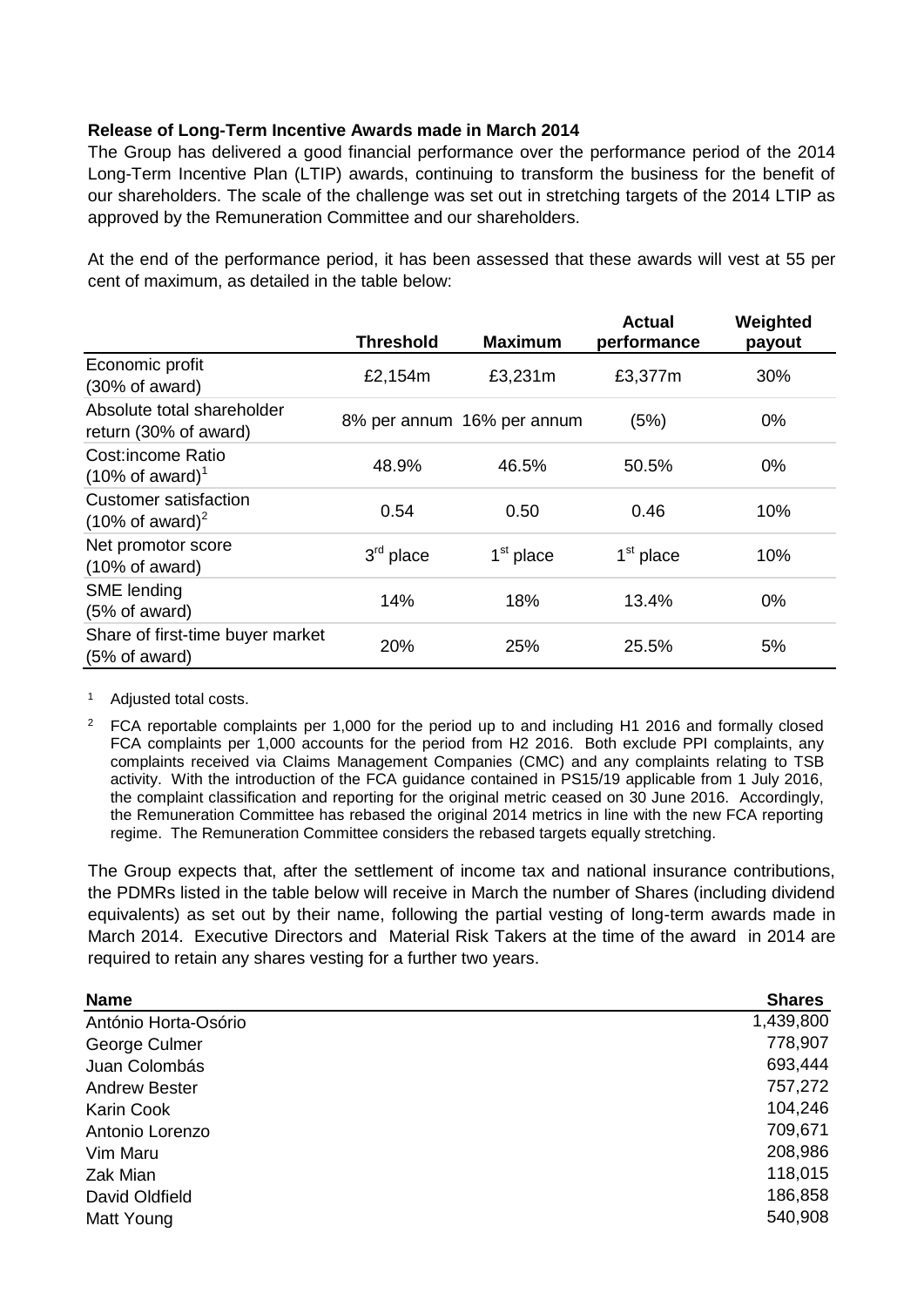#### **Group Ownership Share Plan - 2017 awards**

As announced in the 2016 Directors' Remuneration Report, the Group's long-term variable remuneration arrangements are to be known as the Group Ownership Share plan. Awards for the 2016 performance period are expected to be made in March under the rules of the 2016 Long-Term Incentive Plan. The 2017 awards will be subject to a three-year performance period with vesting between the third and seventh anniversary of award, on a pro-rata basis.

|                      | <b>Maximum</b><br>number of   |                                |  |
|----------------------|-------------------------------|--------------------------------|--|
| <b>Name</b>          | shares<br>awarded $^{(1)(2)}$ | <b>Expected</b><br>value $(4)$ |  |
| António Horta-Osório | 5,424,633 $(3)$               | £1,830,000                     |  |
| George Culmer        | 3,053,196                     | £1,029,996                     |  |
| Juan Colombás        | 3,010,791                     | £1,015,691                     |  |
| <b>Andrew Bester</b> | 2,968,385                     | £1,001,385                     |  |
| <b>Karin Cook</b>    | 2,411,293                     | £813,450                       |  |
| <b>Simon Davies</b>  | 2,853,119                     | £962,500                       |  |
| Antonio Lorenzo      | 3,238,239                     | £1,092,420                     |  |
| Vim Maru             | 2,411,293                     | £813,450                       |  |
| Zak Mian             | 1,590,336                     | £536,500                       |  |
| David Oldfield       | 2,947,976                     | £994,500                       |  |
| Matt Young           | 1,927,523                     | £650,250                       |  |

 $1$  Based on a share price of 67.47 pence. The actual number of shares awarded will be determined by the average of the closing share price of the five trading days prior to the date of award.

2 Vesting determined in 2020 subject to the satisfaction of stretching performance targets over the performance period ending 31 December 2019.

3 Based on Mr Horta-Osório's 'Reference Salary' of £1,220,000 as at 31 December 2016.

4 The values for the LTIP awards are shown at an expected value of 50 per cent of maximum value and before deduction of income tax and NIC. The actual vesting value will depend on the achievement of performance conditions and the share price at the date of vesting. These awards are subject to clawback for at least seven years from the date of award.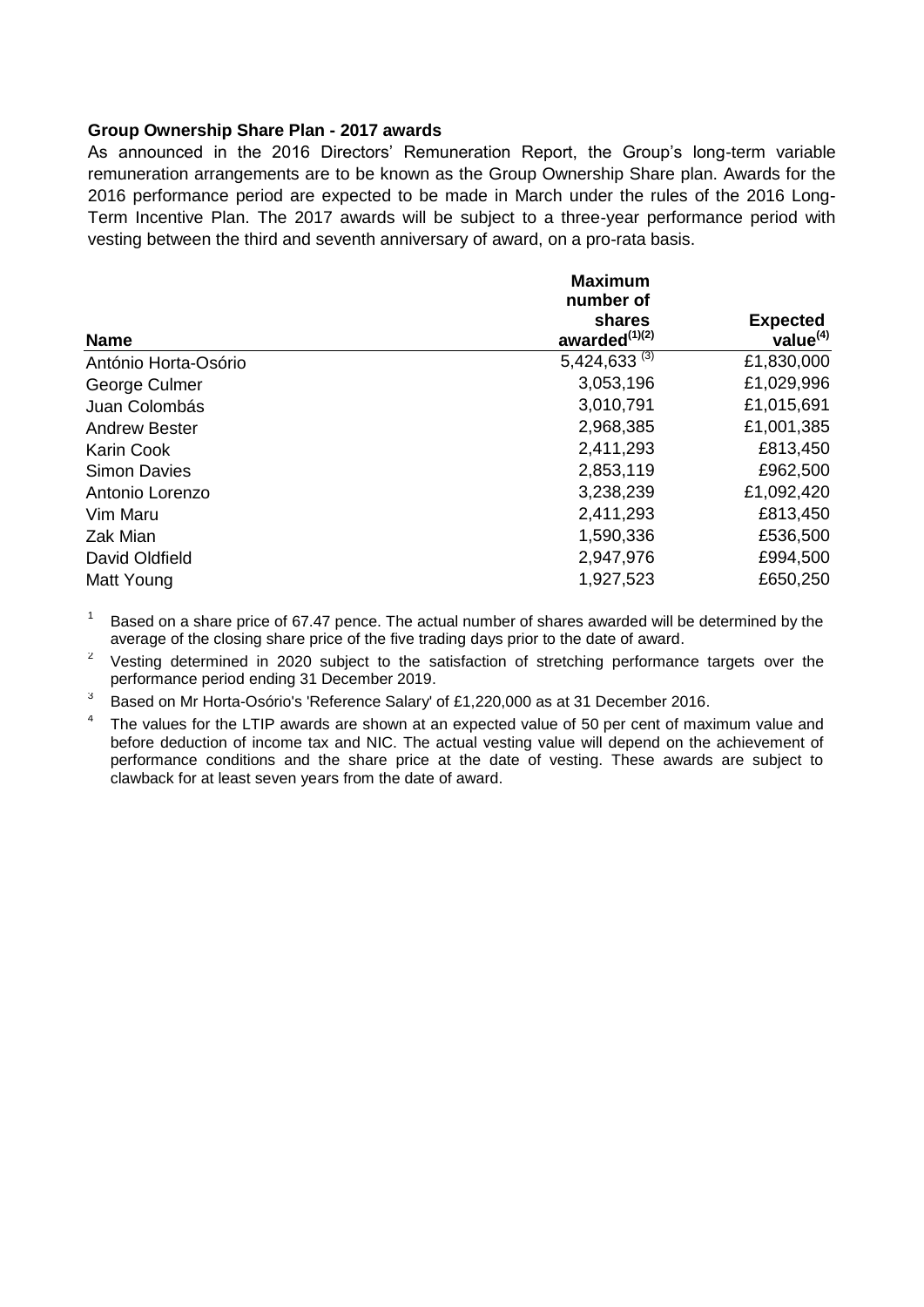#### **Shareholding Requirement**

Members of the Executive Committee were required to build up a holding in Lloyds Banking Group plc shares of value equal to 100 per cent of base salary (200 per cent for the Group Chief Executive, 150 per cent for the other Executive Directors) within three years from the later of 1 January 2012 or their date of appointment to the Group Executive Committee/joining the Board. With the introduction of the Fixed Share Award in 2014, the gross annual value of these awards was added to salary to determine the personal shareholding requirement. For the purposes of assessing this additional shareholding requirement, Executive Directors and members of the Executive Committee had up to three years from 1 January 2014 to build up the additional shareholding created by the addition of the Fixed Share Award.

The following table sets out the total shareholding for each of the PDMRs as at 31 December 2016 as well as indicative shareholding as at 31 March 2013.

| <b>Name</b>          | Shareholding at<br>31 December<br>$2016^{(1)}$ | Indicative<br>Shareholding<br>at 31 March<br>$2017^{(2)}$ |
|----------------------|------------------------------------------------|-----------------------------------------------------------|
| António Horta-Osório | 17,891,894                                     | 20,593,595                                                |
| George Culmer        | 10,545,483                                     | 11,587,810                                                |
| Juan Colombás        | 6,361,547                                      | 7,307,717                                                 |
| <b>Andrew Bester</b> | 2,881,725                                      | 3,846,936                                                 |
| <b>Karin Cook</b>    | 1,308,833                                      | 1,542,913                                                 |
| <b>Simon Davies</b>  | 432,890                                        | 529,117                                                   |
| Antonio Lorenzo      | 7,187,759                                      | 8,114,902                                                 |
| Vim Maru             | 3,122,442                                      | 3,490,088                                                 |
| Zak Mian             | 812,172                                        | 1,042,213                                                 |
| David Oldfield       | 1,929,449                                      | 2,266,998                                                 |
| Matt Young           | 2,347,610                                      | 3,057,190                                                 |

1 Includes shares owned outright reduced by forfeitable Matching Shares under the Share Incentive Plan, plus the estimated net number of vested unexercised options.

2 Includes vested 2014 LTIP, Deferred Bonus releases and Fixed Share Awards.

Shown below are the disclosures of the eight highest paid senior executives, Pillar 3 and Executive Director total remuneration. These are prepared on different bases as required by relevant regulations or to provide consistency with prior disclosures. Further information is shown in the footnotes to each disclosure.

## **Emoluments of the eight highest paid Senior Executives(1)**

The following table sets out the emoluments of the eight highest paid senior executives (excluding Executive Directors) in respect of the 2016 performance year.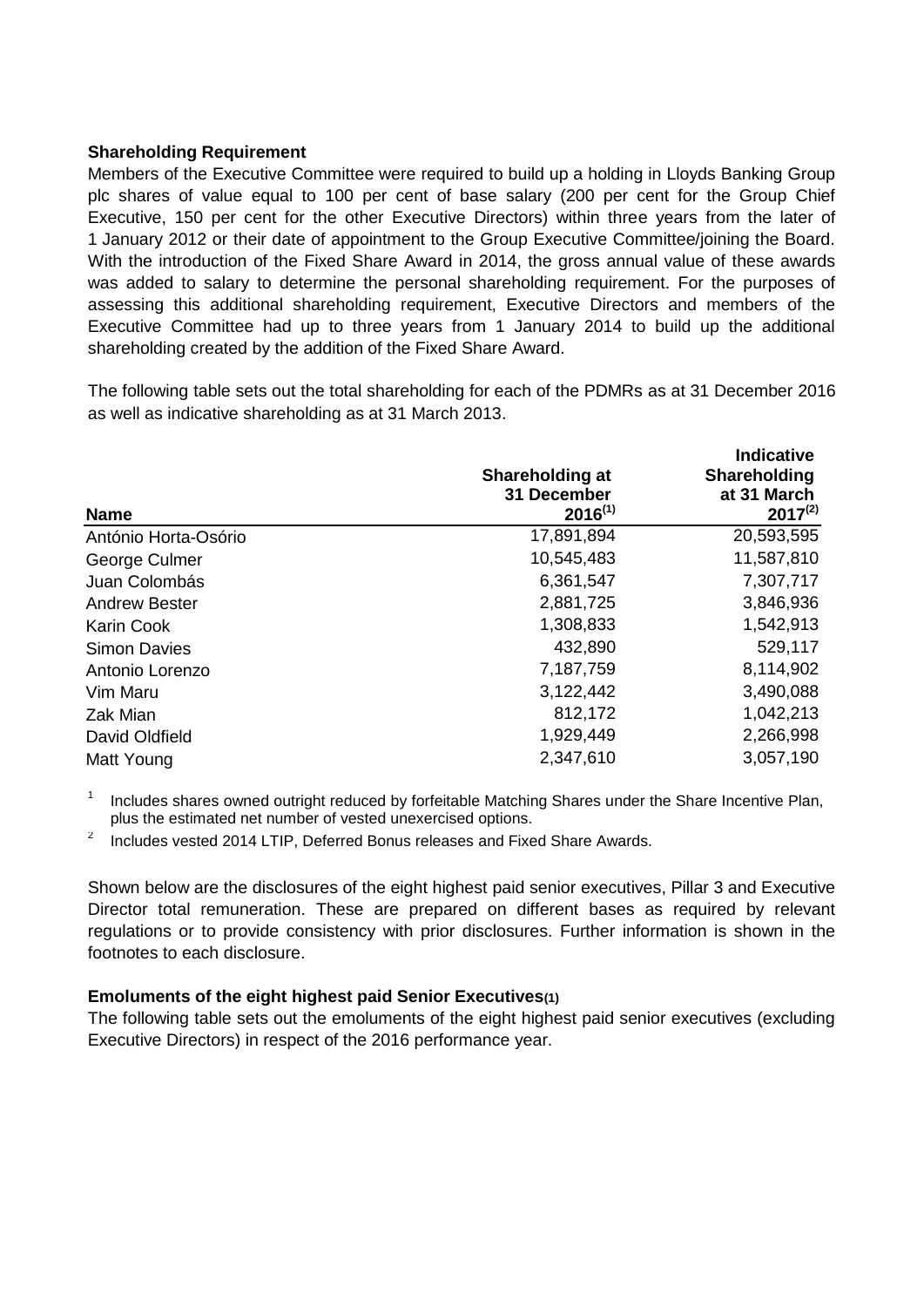|                                       | <b>Executive</b> |                |                |          |       |       |       |       |
|---------------------------------------|------------------|----------------|----------------|----------|-------|-------|-------|-------|
|                                       | 8                | 7              | 6              | 5        | 4     | 3     | 2     |       |
|                                       | £000             | £000           | £000           | £000     | £000  | £000  | £000  | £000  |
| <b>Fixed</b>                          |                  |                |                |          |       |       |       |       |
| Cash Based                            | 305              | 589            | 300            | 740      | 799   | 315   | 330   | 420   |
| <b>Shares Based</b>                   | 200              | 406            | 250            | 490      | 500   | 500   | 740   | 650   |
| <b>Total Fixed</b>                    | 505              | 995            | 550            | 1,230    | 1,299 | 815   | 1,070 | 1,070 |
| Variable                              |                  |                |                |          |       |       |       |       |
|                                       |                  |                |                |          |       |       |       |       |
| <b>Upfront Cash</b>                   | 2                | $\overline{2}$ | $\overline{2}$ | 2        | 2     | 2     | 2     | 2     |
| Deferred Cash                         | 0                | 0              | $\mathbf 0$    | $\Omega$ | 0     | 0     | 0     | 0     |
| <b>Upfront Shares</b>                 | 273              | 152            | 416            | 187      | 217   | 462   | 658   | 238   |
| <b>Deferred Shares</b>                | 213              | 231            | 432            | 284      | 328   | 196   | 165   | 360   |
| Long term incentive plan <sup>2</sup> | 1,042            | 744            | 884            | 833      | 780   | 2,020 | 2,571 | 2,886 |
|                                       |                  |                |                |          |       |       |       |       |
| Total variable pay                    | 1,530            | 1,129          | 1,734          | 1,306    | 1,327 | 2,680 | 3,396 | 3,486 |
| Pension cost <sup>3</sup>             | 46               | 147            | 45             | 181      | 182   | 63    | 66    | 84    |
| <b>Total Remuneration</b>             | 2,081            | 2,271          | 2,329          | 2,717    | 2,808 | 3,558 | 4,532 | 4,640 |

(1) Includes members of the Group Executive Committee and Senior Executive level colleagues.

(2) Values shown reflect awards for which the performance period ended on 31 December 2016, including the 2014 LTIP and 2014 Commercial Banking Transformation Plan. Dividend equivalents are included where applicable.

(3) Pension costs based on a percentage of salary according to level.

## **Analysis of High Earners by Band**

The following table sets out the numbers of 2016 Material Risk Takers (MRTs) in each remuneration bracket, as required by Pillar 3 disclosures:

|                                                                   | <b>December</b>            |
|-------------------------------------------------------------------|----------------------------|
| Number of MRTs paid €1 million <sup>(1)(2)</sup> or more for 2016 | $2016$ MRTs <sup>(3)</sup> |
| €1m - $€1.5m$                                                     | 31                         |
| €1.5m - $€2m$                                                     | 8                          |
| €2m - €2.5m                                                       | 4                          |
| €2.5m - $€3m$                                                     | 3                          |
| €3m - $€3.5m$                                                     | 3                          |
| €3.5m - $€4m$                                                     | 3                          |
| €4m - €4.5m                                                       |                            |
| $€4.5m - €5m$                                                     |                            |
| €5m - $€5.5m$                                                     |                            |
| $€5.5m - €6m$                                                     |                            |
| €6m - €6.5m                                                       |                            |
| €6.5m - $€7m$                                                     | $\mathbf{1}$               |
| €7m - €7.5m                                                       |                            |
| <b>Total</b>                                                      | 53                         |

(1) Converted to Euros using the exchange rate  $\epsilon$ 1 = £0.84815 (average exchange rate 1 December 2016 – 31 December 2016, based on the European Commission Budget exchange rates).

(2) Values for LTIP awards based on an expected value of 50 per cent of maximum value.

(3) Total number of Material Risk Takers earning more than €1m has decreased from 66 in 2015 to 53 in 2016.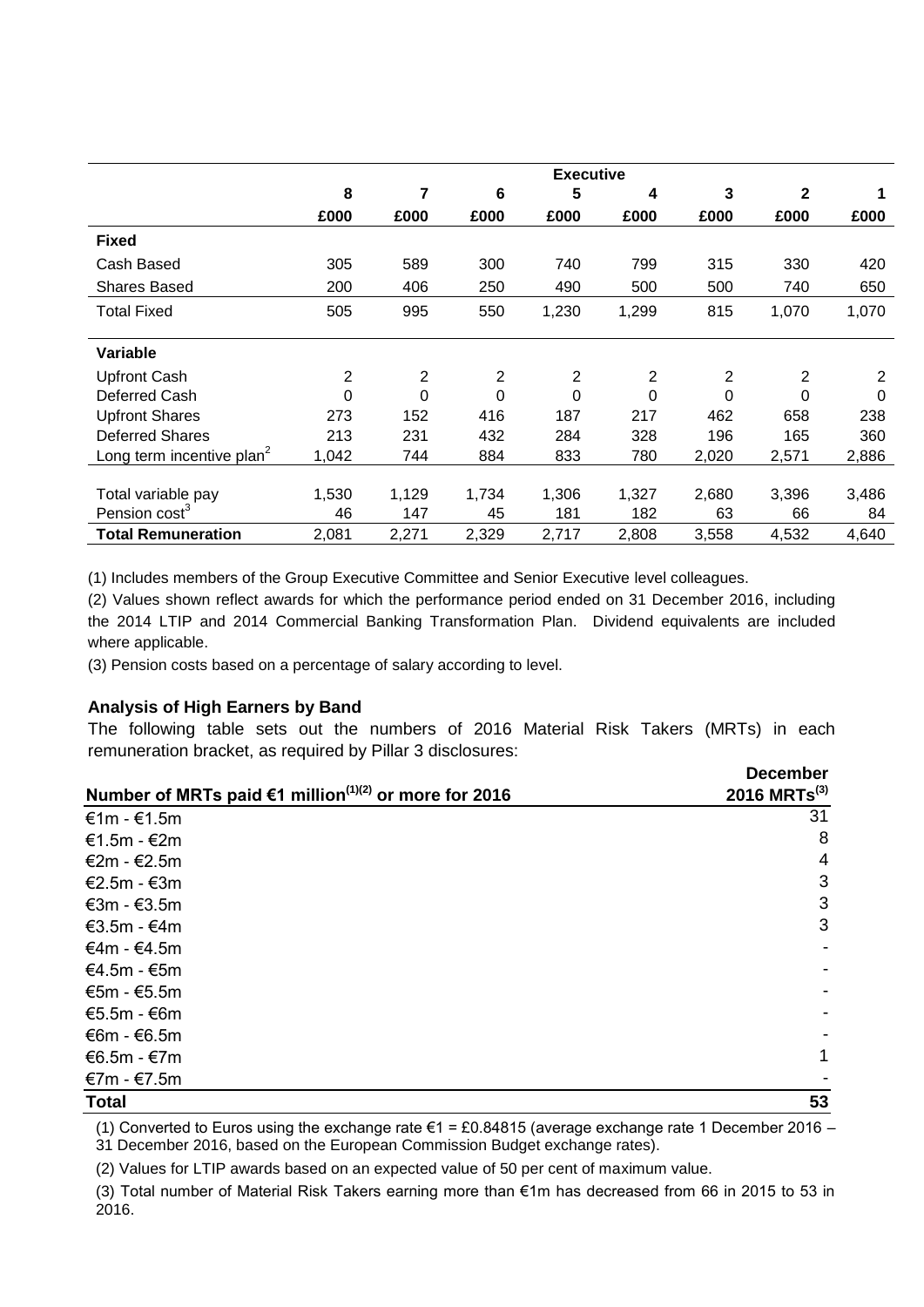# **2016 Executive Director Remuneration Outcome Table**

The following table summarises the total remuneration delivered during 2016 in relation to service as an Executive Director.

|                                  | <b>António Horta-</b><br>Osório <sup>1</sup> |       | George Culmer Juan Colombás |       |                          |       | <b>Totals</b> |               |
|----------------------------------|----------------------------------------------|-------|-----------------------------|-------|--------------------------|-------|---------------|---------------|
| £000                             | 2016                                         | 2015  | 2016                        | 2015  | 2016                     | 2015  | 2016          | 2015          |
| Base salary                      | 1,125                                        | 1,061 | 745                         | 731   | 739                      | 724   | 2,609         | 2,516         |
| Fixed share award                | 900                                          | 900   | 504                         | 504   | 497                      | 497   | 1,901         | 1,901         |
| <b>Benefits</b>                  | 143                                          | 140   | 42                          | 41    | 70                       | 73    | 255           | 254           |
| Other remuneration <sup>2</sup>  |                                              | 2     |                             | 2     |                          | 2     | 3             | 6             |
| Annual bonus                     | 1,220                                        | 850   | 574                         | 462   | 578                      | 455   | 2,372         | 1,767         |
| Long-term incentive <sup>3</sup> | 1,584                                        | 5,183 | 857                         | 2,804 | 763                      | 2,496 | 3,204         | 10,483        |
| Pension allowance <sup>4</sup>   | 568                                          | 568   | 186                         | 182   | 185                      | 181   | 939           | 931           |
| <b>Total remuneration</b>        | 5,541                                        | 8,704 | 2,909                       | 4.726 | 2,833                    | 4,428 |               | 11,283 17,858 |
| Less: performance                |                                              |       |                             |       |                          |       |               |               |
| adjustment <sup>5</sup>          |                                              | (234) |                             | (65)  | $\overline{\phantom{a}}$ | (3)   |               | (302)         |
| Total remuneration less          |                                              |       |                             |       |                          |       |               |               |
| performance adjustment           | 5,541                                        | 8,470 | 2,909                       | 4,661 | 2,833                    | 4,425 |               | 11,283 17,556 |

1 2016 base salary increase: 6 per cent (2 per cent in cash, 4 per cent in shares required to be held until the Government has sold its shareholding in the Group).

<sup>2</sup> Other remuneration payments comprise income from all employee share plans, which arises through employer matching or discounting of employee purchases.

- 3 The LTIP vesting and dividend equivalents awarded in shares were confirmed by the Remuneration Committee at its meeting on 15 February 2017. The average share price between 1 October 2016 and 31 December 2016 (58.30 pence) has been used to indicate the value. The shares were awarded in 2014 based on a share price of 78.878 pence. LTIP and dividend equivalent figures for 2015 have been adjusted for the share price on the date of vesting (72.75 pence).
- 4 Following changes to the amount of tax relief available on pension contributions in each year, Executive Directors may elect to receive some or all of their allowances as cash. The breakdown of payments made in cash and contributions into the pension scheme are shown below.
- 5 In June 2015, the Group reached a settlement with the Financial Conduct Authority (FCA) with regard to aspects of its Payment Protection Insurance (PPI) complaint handling process during the period March 2012 to May 2013. As a result, the Committee decided to make performance adjustments in respect of bonuses awarded in 2012 and 2013 to the Group Executive Committee and some other senior executives given their ultimate oversight of the PPI operations. The number of shares adjusted was 409,039 for the GCE, 109,464 for the Chief Financial Officer (CFO) and 376,055 for the Chief Risk Officer (CRO) (pro-rated in the above table to reflect his appointment to Executive Director on 29 November 2013). The share price used for the valuation was the market price for a share in the Group at the award dates, 49.29 pence and 78.878 pence, respectively.

## **External Appointments held by the Executive Directors**

António Horta-Osório − During the year ended 31 December 2016, the Group Chief Executive served as a Non-Executive Director of Exor, Fundação Champalimaud, Stichting INPAR and Sociedade Francisco Manuel dos Santos, for which he received fees of £217,098 in total.

 $-$  END  $-$